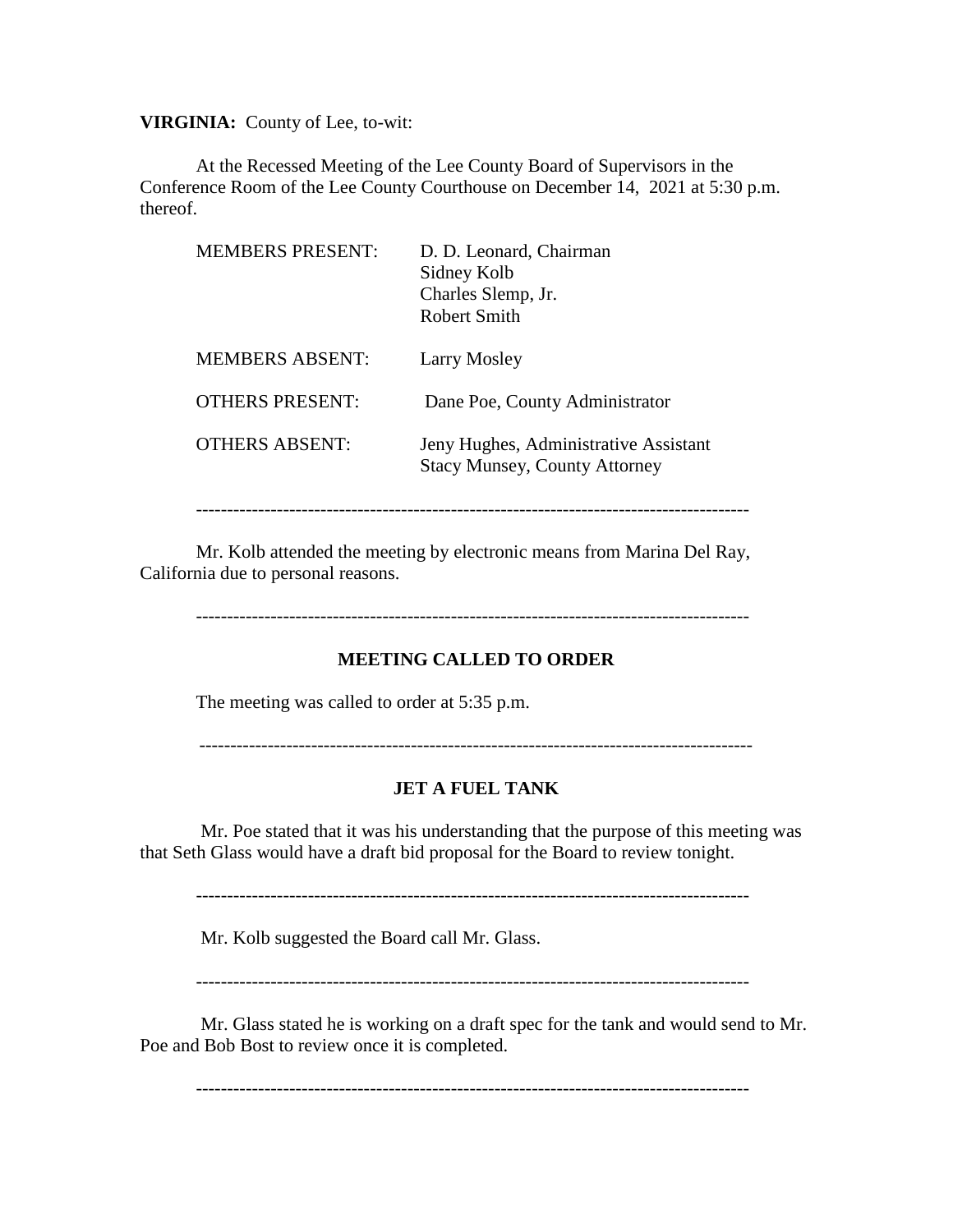It was moved by Mr. Kolb, seconded by Mr. Smith, to authorize Mr. Poe to approve the RFP for Jet A fuel tank and to send out the RFP. Upon the question being put the vote was as follows.

VOTING AYE: Mr. Kolb, Mr. Leonard, Mr. Slemp, Mr. Smith

#### **HAZARDOUS DUTY PAY**

Mr. Poe stated that the original motion for the hazardous duty pay was for the Sheriff's Department sworn deputies, he would request an additional motion if the Board wishes to include County employees that are sworn under the Sheriff's Department.

-----------------------------------------------------------------------------------------

#### **CLOSED SESSION**

It was moved by Mr. Kolb, seconded by Mr. Slemp, to enter Closed Session pursuant to 2.2-3711 A.1. Discussion, consideration or interviews of prospective candidates for employment; assignment, appointment, promotion, performance, demotion, salaries, disciplining or resignation of specific public officers, appointees or employees of any public body. Upon the question being put the vote was as follows.

VOTING AYE: Mr. Kolb, Mr. Leonard, Mr. Slemp, Mr. Smith

-----------------------------------------------------------------------------------------

It was moved by Mr. Leonard, seconded by Mr. Smith, to exit Closed Session. Upon the question being put the vote was as follows.

VOTING AYE: Mr. Kolb, Mr. Leonard, Mr. Slemp, Mr. Smith

#### **CERTIFICATE OF CLOSED SESSION**

**WHEREAS,** the Lee County Board of Supervisors has convened a Closed Meeting on this date pursuant to an affirmative recorded vote and in accordance with the provision of the Virginia Freedom of Information Act; and

**WHEREAS,** Section 2.2-3711 of the Code of Virginia requires a Certification by this Lee County Board of Supervisors that such Closed Meeting was conducted within Virginia law;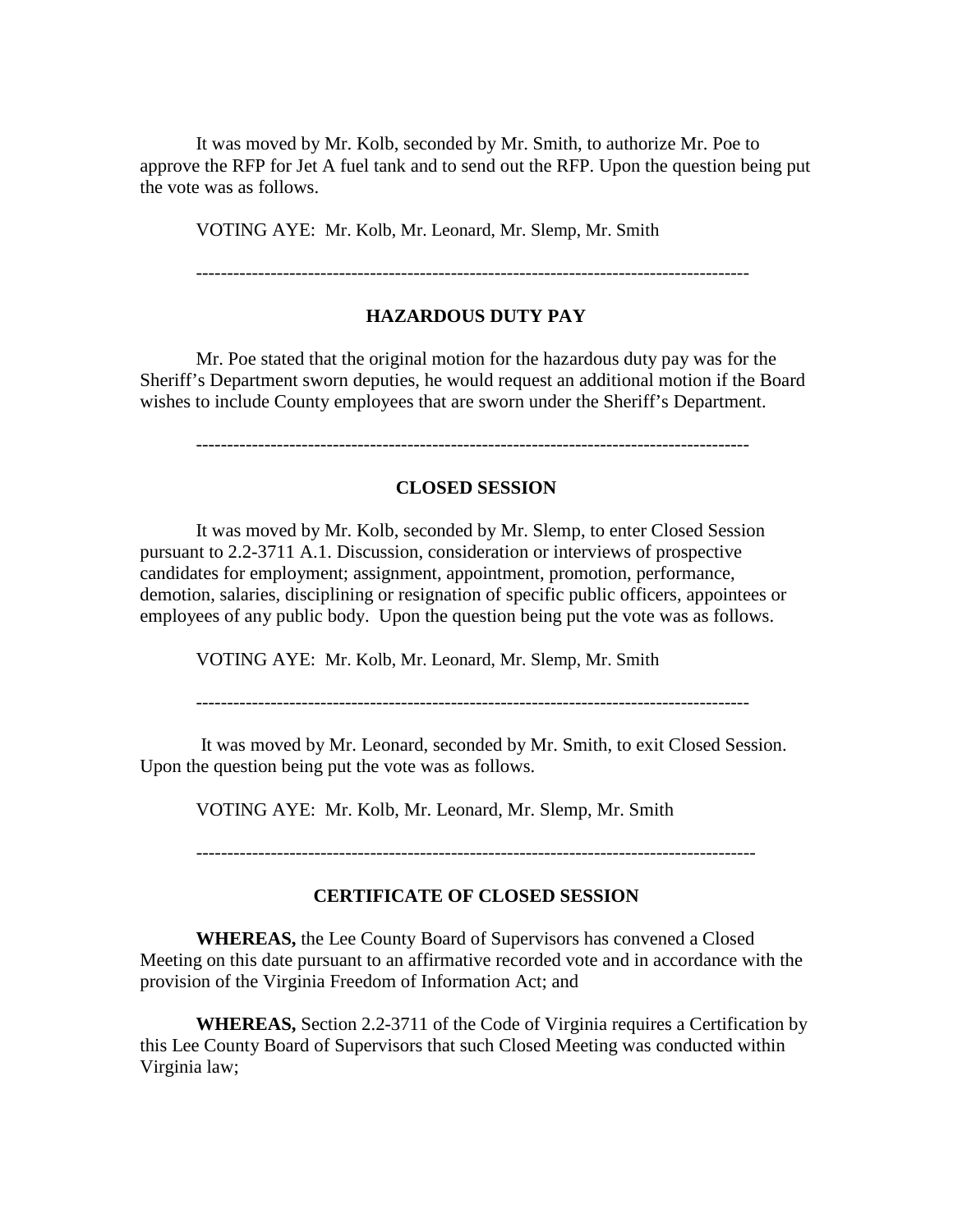**NOW, THEREFORE, BE IT RESOLVED,** that the Lee County Board of Supervisors hereby certified that, to the best of each member's knowledge, (i) only public business matters lawfully exempted from Closed Meeting in which this Certification Resolution applies and (ii) only such public business matters as were identified in the Motion convening the Closed Meeting were heard, discussed or considered by the Lee County Board of Supervisors.

Upon the question being put the vote was as follows.

VOTING AYE: Mr. Kolb, Mr. Leonard, Mr. Slemp, Mr. Smith

-----------------------------------------------------------------------------------------

It was moved by Mr. Smith, seconded by Mr. Slemp, to pay \$3,000.00 Hazardous Duty pay to the four County employees that are sworn under the Sheriff's Department. Upon the question being put the vote was as follows.

VOTING AYE: Mr. Kolb, Mr. Leonard, Mr. Slemp, Mr. Smith

------------------------------------------------------------------------------------------

# **REPORTS AND RECOMMENDATIONS OF THE BOARD**

#### **BASKETBALL COURT**

Mr. Smith stated that he has spoken with Mr. Poe about the basketball court at Thomas Walker, and they would be going down to look at the property. He does not think it would cost more than \$35,000.00 to build a court. He stated that the School Board had voted not to participate in the project.

-----------------------------------------------------------------------------------------

#### **REASSESSMENT**

Mr. Slemp asked if the other board members are being contacted about the reassessment.

-----------------------------------------------------------------------------------------

Mr. Leonard stated that the Board would need to discuss the options regarding the reassessment.

-----------------------------------------------------------------------------------------

Mr. Poe stated that his office is receiving a lot of calls also. There have been some issues with Brightminds' phones line when there is a large call volume. He added the majority of the increases were on improvements not on land.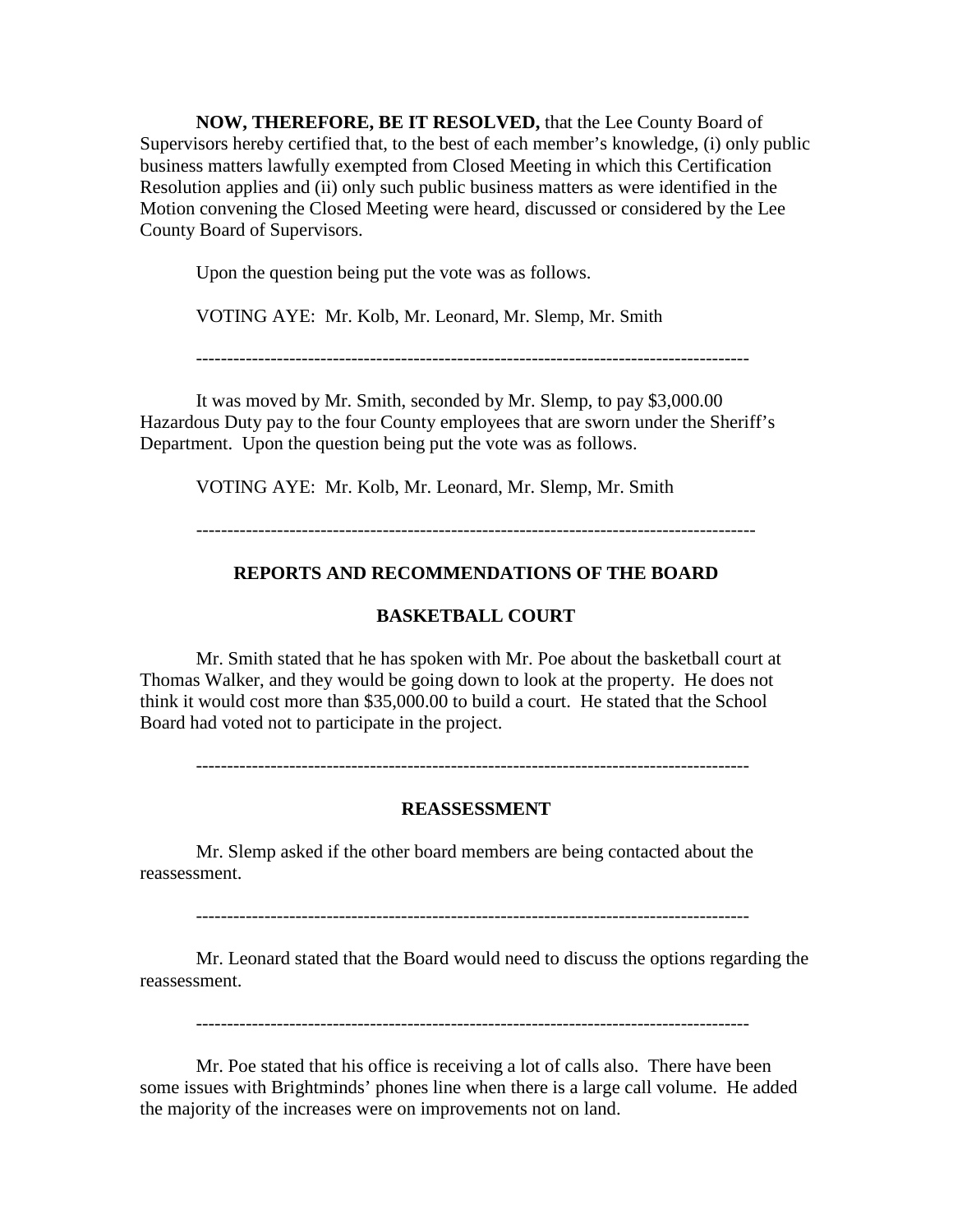# **CLOSED SESSION**

-----------------------------------------------------------------------------------------

It was moved by Mr. Kolb, seconded by Mr. Leonard, to enter Closed Session pursuant to 2.2-3711 A.8. Consultation with legal counsel employed or retained by a public body regarding specific legal matters requiring the provision of legal advice by such counsel. Nothing in this subdivision shall be construed to permit the closure of a meeting merely because an attorney representing the public body is in attendance or is consulted on a matter. Upon the question being put the vote was as follows.

VOTING AYE: Mr. Kolb, Mr. Leonard, Mr. Slemp, Mr. Smith

-----------------------------------------------------------------------------------------

It was moved by Mr. Smith, seconded by Mr. Slemp, to exit Closed Session. Upon the question being put the vote was as follows.

VOTING AYE: Mr. Kolb, Mr. Leonard, Mr. Slemp, Mr. Smith

------------------------------------------------------------------------------------------

## **CERTIFICATE OF CLOSED SESSION**

**WHEREAS,** the Lee County Board of Supervisors has convened a Closed Meeting on this date pursuant to an affirmative recorded vote and in accordance with the provision of the Virginia Freedom of Information Act; and

**WHEREAS,** Section 2.2-3711 of the Code of Virginia requires a Certification by this Lee County Board of Supervisors that such Closed Meeting was conducted within Virginia law;

**NOW, THEREFORE, BE IT RESOLVED,** that the Lee County Board of Supervisors hereby certified that, to the best of each member's knowledge, (i) only public business matters lawfully exempted from Closed Meeting in which this Certification Resolution applies and (ii) only such public business matters as were identified in the Motion convening the Closed Meeting were heard, discussed or considered by the Lee County Board of Supervisors.

Upon the question being put the vote was as follows.

VOTING AYE: Mr. Kolb, Mr. Leonard, Mr. Slemp, Mr. Smith

-----------------------------------------------------------------------------------------